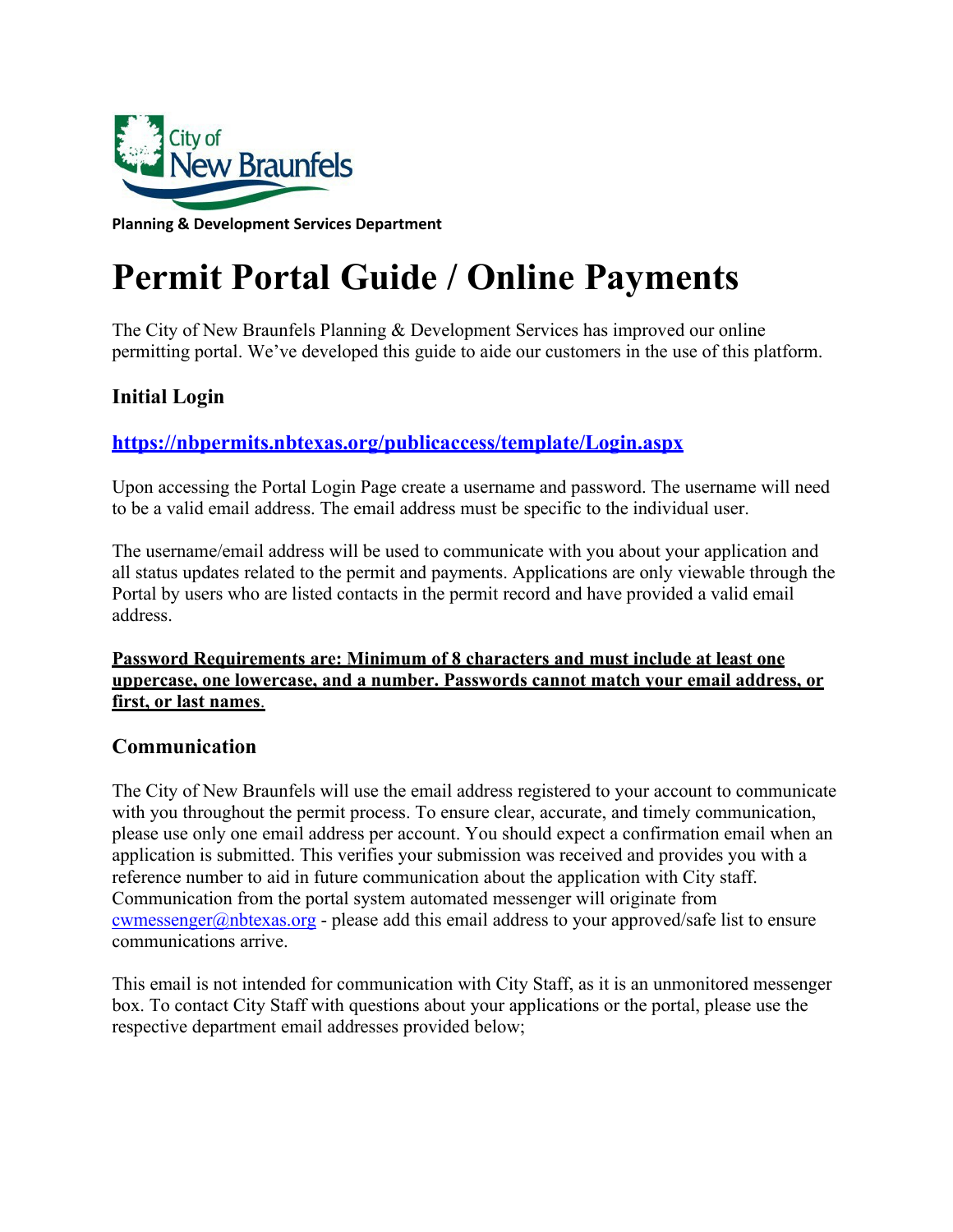Building: [BuildingPermitTechs@nbtexas.org](mailto:BuildingPermitTechs@nbtexas.org) Planning: [Planning@nbtexas.org](mailto:planning@nbtexas.org) Engineering: [EngineeringTechs@nbtexas.org](mailto:EngineeringTechs@nbtexas.org)

### **Permit Submissions**

Permit application must be completed at time of submittal in order to be saved in the permitting system. Once a permit application has been submitted, the applicant can no longer edit the application. City staff will have access to make the necessary changes. Keep in mind, all communication will be sent to the email address associated with your account.

Some applications may require fees to be paid in order to complete submittal.

\*Disclaimer: Permitting Fees may be subject to change after validation of the application submittal. Any fees displayed in the permit and not required to be paid at the time of application submittal are provided as estimates only and may change during the course of the application review and approval process.

**Be advised that payment of fees through the online portal requires that the applicant complete the processing of the payment before the fee will be cleared in our permit tracking system. Failure to complete the payment process may result in delay.**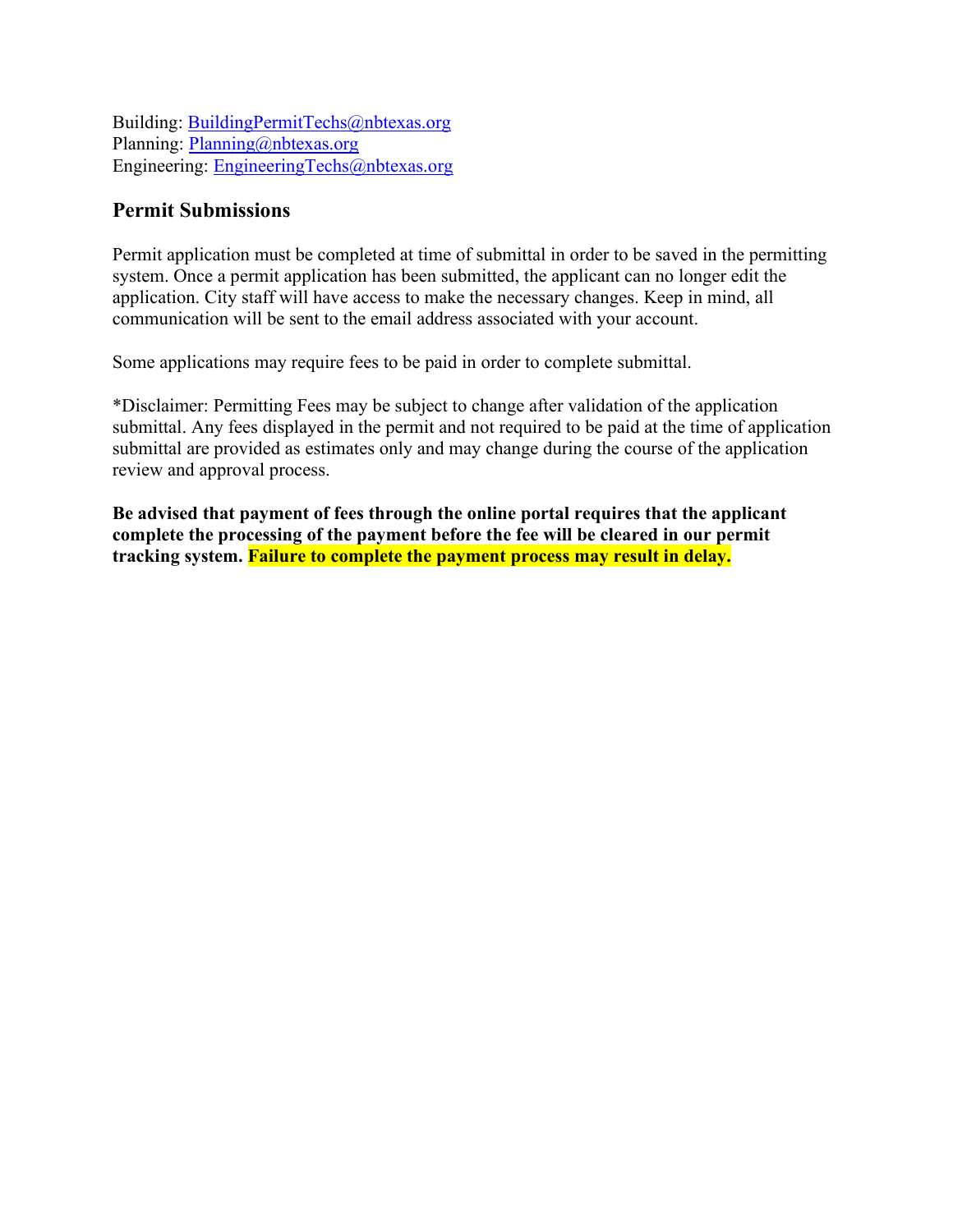# **Online Payment Process Steps**

- In order [t](https://nbpermits.nbtexas.org/publicaccess/template/Login.aspx)o make a payment online you will need to register on the online portal at <https://nbpermits.nbtexas.org/publicaccess/template/Login.aspx> and your email must be listed on the permit.
- If y[o](https://nbpermits.nbtexas.org/publicaccess/template/Login.aspx)u are listed on the permit when you go into <https://nbpermits.nbtexas.org/publicaccess/template/Login.aspx> and login, the permits that your email is associated with will automatically display.
- Locate the permit in which you want to pay, See step by step payment instructions on the following pages.

#### PAY FEES:

From the Home Screen…. select Pay Fees from [Actions…. ] drop down list



Or from an open application……. select Pay Fees from [Actions….] drop down list

| <b>Application</b><br><b>Residential - Miscellaneous</b><br>550 LANDA ST<br>RP2019-5344<br>test permit only jcm |             | Issued               | ls.<br>Actions            | Created:08/9/2019<br>Expires: 11/7/2020             |                    |                      |
|-----------------------------------------------------------------------------------------------------------------|-------------|----------------------|---------------------------|-----------------------------------------------------|--------------------|----------------------|
| <b>Addresses</b>                                                                                                |             |                      | <b>Fees</b>               | Actions<br><b>Check Case Status</b><br>Pay Fees     |                    |                      |
| <b>Address</b>                                                                                                  |             |                      | Fee                       | <b>Amount</b>                                       | <b>Amount Paid</b> | <b>Amount Due</b>    |
| 550 LANDA ST New Braunfels TX 78130                                                                             |             |                      | No fees to display.       | \$0.00                                              | \$0.00             | \$0.00               |
| <b>NEW BRAUNFELS 78130</b>                                                                                      |             |                      |                           | Total Fees: \$0.00                                  | Total Paid: \$0.00 | Total Due: \$0.00    |
| $\overline{2}$                                                                                                  |             |                      |                           |                                                     |                    |                      |
| <b>City Limits</b>                                                                                              |             |                      | <b>Payments</b>           |                                                     |                    |                      |
| 3.                                                                                                              |             |                      | <b>Payment Type</b>       | <b>Received By</b>                                  |                    | Payment              |
| Comal                                                                                                           |             |                      | No payments to display.   |                                                     |                    | S0.00                |
| $C-1B$                                                                                                          |             |                      |                           |                                                     |                    | <b>Total: \$0.00</b> |
| F1                                                                                                              |             |                      |                           |                                                     |                    |                      |
|                                                                                                                 |             |                      | <b>Conditions</b>         |                                                     |                    |                      |
|                                                                                                                 |             |                      | <b>Condition</b>          | <b>Applied</b>                                      | Completed          |                      |
| <b>New Braunfels ISD</b>                                                                                        |             |                      | No conditions to display. |                                                     |                    |                      |
| <b>Artesian Zone</b>                                                                                            |             |                      | <b>Related Documents</b>  |                                                     |                    |                      |
| <b>People</b>                                                                                                   |             |                      |                           | $[0]$ Add attachments $[[]]$ Delete all attachments |                    |                      |
| <b>Title</b>                                                                                                    | <b>Name</b> | <b>Address</b>       |                           |                                                     |                    |                      |
| Applicant                                                                                                       | bruce wayne | <b>Service</b> State |                           |                                                     |                    |                      |
| <b>Inspection Contact</b>                                                                                       | clark kent  | <b>ALCOHOL:</b>      |                           |                                                     |                    |                      |
| <b>Inspection Contact</b>                                                                                       | matt        | <b>STATES</b>        |                           |                                                     |                    |                      |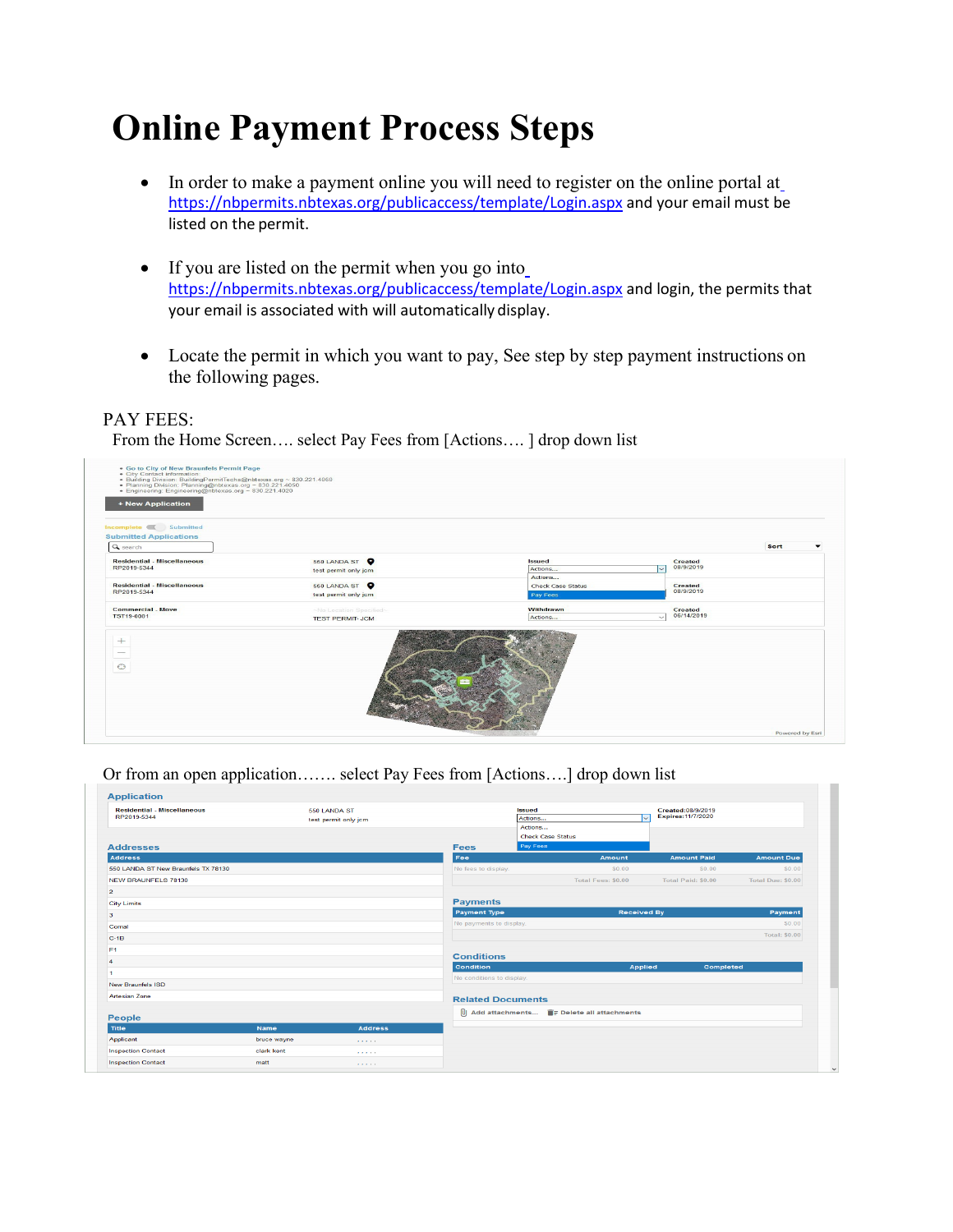#### FEES DISPLAYED:

Outstanding fees on the permit are displayed. Before you can Pay, you must accept the Terms & Conditions by checking the box beside the link to the term's details:

| Fee                                                        | Amount              | <b>Amount Paid</b> | <b>Amount Due</b>         |
|------------------------------------------------------------|---------------------|--------------------|---------------------------|
| Building Residential Permit Applic Fee                     | \$50.00             | \$0.00             | \$50.00                   |
|                                                            | Total Fees: \$50.00 | Total Paid: \$0.00 | <b>Total Due: \$50.00</b> |
| Payment Amount: \$50                                       |                     |                    |                           |
| O online payment<br>Payment Terms and Conditions V Pay Now |                     |                    |                           |

Then Click PAY NOW – this opens a new window - redirected to a NEW SITE for payment processing. This is the Card Connect site where you will enter the required information related to your payment transaction.

There is an important notice at the top of the transaction processing page reminding customer that we now have a processing fee associated with credit card transactions. This fee will NOT be part of the below City payment; it is a SEPARATE fee charged by the card processor and will be charged as a second transaction, not included in the City's transactions:

*NOTICE: all credit/debit card transactions will incur a 2.75% processing fee paid directly to the credit card processor. This fee will display as a separate transaction on your credit card billing statement. If you prefer a payment method that does not include this processing fee, you may utilize the eCheck payment option, also provided below.*

If paying with a **CREDIT CARD or DEBIT CARD**, complete the contact information that matches the card holder/billing statement. All fields are required with the exception of phone number. *(The City will NOT store any card related information through the online payment gateway, so customers will be required to enter this info each time they pay)*

The email address provided in the form should relate to the person making the payment and will be used to send a payment receipt to the customer at the completion of the transaction.

The Amount to be charged is listed at the bottom of the form along with the payment permit number and permit portal invoice/payment reference number.

When the form is completed, click Process Payment at the bottom of the screen.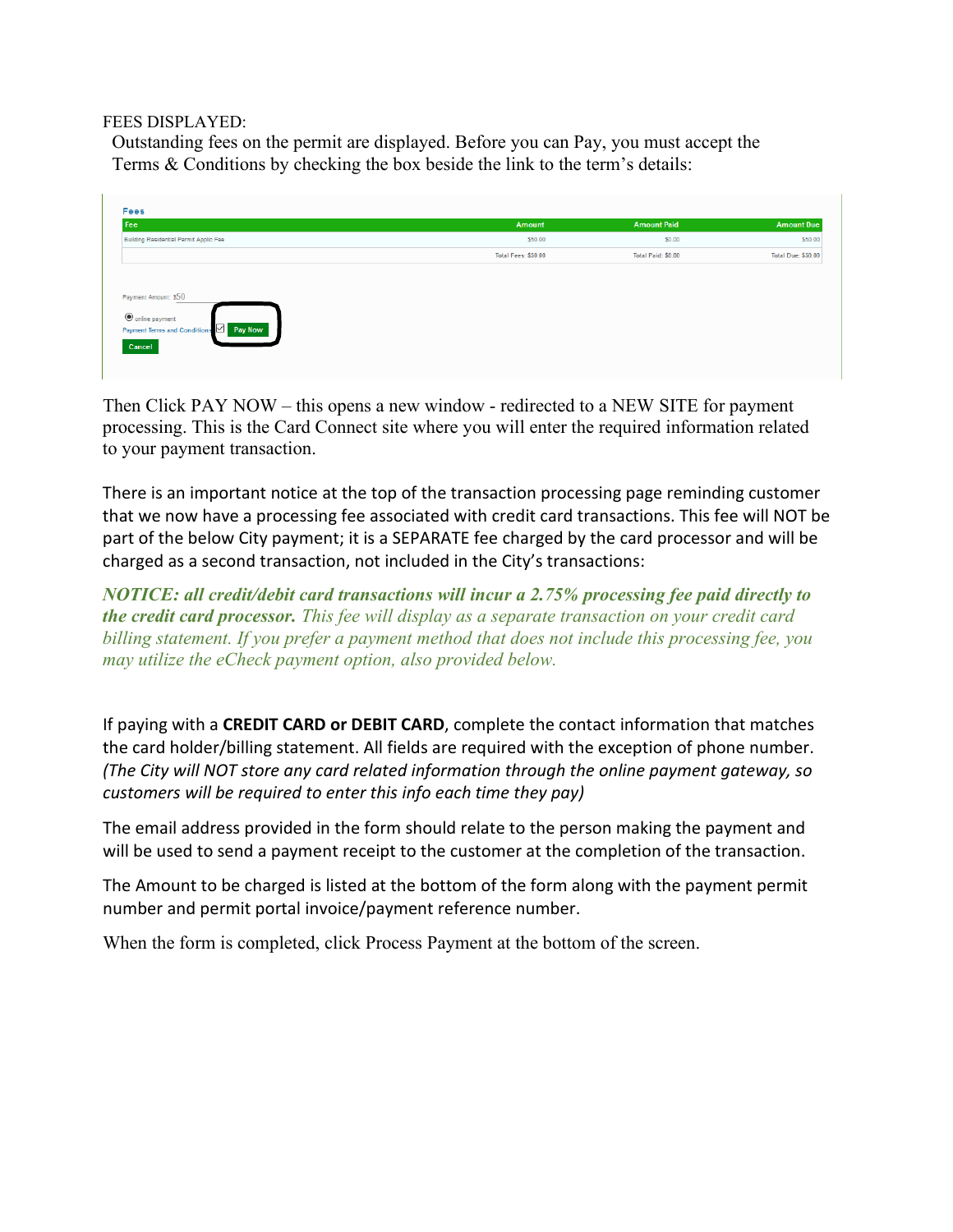| <b>Billing address</b>                                                                                                                 |                                        |              |                                   |        |       |
|----------------------------------------------------------------------------------------------------------------------------------------|----------------------------------------|--------------|-----------------------------------|--------|-------|
| Name                                                                                                                                   |                                        |              |                                   |        |       |
| Name on Credit Card account                                                                                                            |                                        |              |                                   |        |       |
| Full name as displayed on account                                                                                                      |                                        |              |                                   |        |       |
| <b>Address</b>                                                                                                                         |                                        |              |                                   |        |       |
| 123 Card Billing Address                                                                                                               |                                        |              |                                   |        |       |
| Address 2 (Optional)                                                                                                                   |                                        |              |                                   |        |       |
| Apartment or suite                                                                                                                     |                                        |              |                                   |        |       |
| City                                                                                                                                   |                                        |              |                                   |        |       |
| <b>Your City</b>                                                                                                                       |                                        |              |                                   |        |       |
| Country                                                                                                                                |                                        | State        |                                   |        | Zip   |
| <b>United States</b>                                                                                                                   |                                        | Choose       |                                   | $\sim$ | 00000 |
| Phone                                                                                                                                  |                                        |              | Email                             |        |       |
| 8305552121                                                                                                                             |                                        |              | EmailForPaymentReceipt@vendor.com |        |       |
| Payment<br>Credit/Debit card<br>E-Check<br>Credit card number<br>54**********5454<br><b>Expiration Month</b><br>$\checkmark$<br>Choose | <b>Expiration Year</b><br>Choose       | $\checkmark$ | <b>CVV</b><br>000                 |        |       |
| <b>Invoice Number</b><br>1679                                                                                                          | <b>Payment for Case</b><br>RP2021-0338 |              | Total (USD)<br>\$50.00            |        |       |
|                                                                                                                                        |                                        |              |                                   |        |       |
|                                                                                                                                        |                                        |              |                                   |        |       |
|                                                                                                                                        |                                        |              | <b>Process Payment</b>            |        |       |

Once the transaction is successfully completed, the customer will see the transaction complete message and have the option to recieve a payment receipt by clicking the Send Receipt button.



Building Safety: Building Permit Techs@nbtexas.org Development Planning: Planning@nbtexas.org Engineering Division: Engineering@nbtexas.org Health & Food Safety: EnvironmentalHealthDivision@nbtexas.org

550 Landa St \* New Braunfels TX 78310

NOTICE all credit/debit card transactions will incur a 2.75% processing fee paid directly to the credit card processor. This fee will display as a separate transaction on your credit card billing statement. If you prefer a payment method that does not include this processing fee, you may utilize the eCheck payment option, also provided below.

#### Thank you!

Your payment for case number: RP2021-0338 was succesfully charged to your Credit/Debit card in the amount of \$50.00.

Please click here to return to the Public Access Site or you will be redirected in (14 seconds)

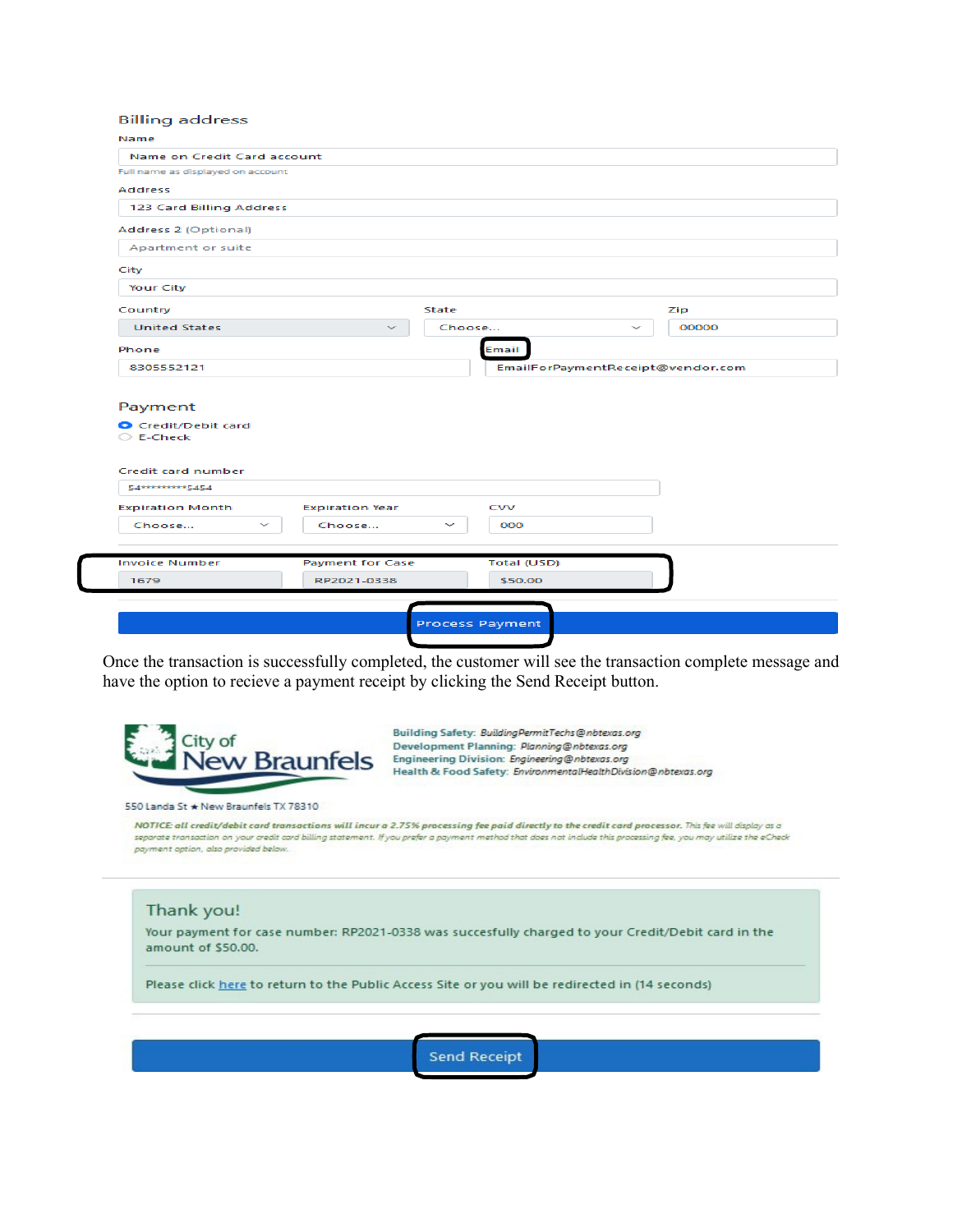If paying with an **ELECTRONIC CHECK**, you must click on E-Check and the information in the form needs to relate to the customer account you are paying from. Once all the information has been completed, click on Process Payment at the bottom of the screen and you will have an option to receive a payment receipt by clicking the Send Receipt button.

| Name on Bank account                  |                         |              |                                                                                                    |                                                                                                                                                                  |
|---------------------------------------|-------------------------|--------------|----------------------------------------------------------------------------------------------------|------------------------------------------------------------------------------------------------------------------------------------------------------------------|
| Full name as displayed on account     |                         |              |                                                                                                    |                                                                                                                                                                  |
| Address                               |                         |              |                                                                                                    |                                                                                                                                                                  |
| 123 Account Billing Address           |                         |              |                                                                                                    |                                                                                                                                                                  |
| Address 2 (Optional)                  |                         |              |                                                                                                    |                                                                                                                                                                  |
| Apartment or suite                    |                         |              |                                                                                                    |                                                                                                                                                                  |
| City                                  |                         |              |                                                                                                    |                                                                                                                                                                  |
| <b>Your City</b>                      |                         |              |                                                                                                    |                                                                                                                                                                  |
| Country                               |                         | <b>State</b> |                                                                                                    | Zip                                                                                                                                                              |
| <b>United States</b>                  |                         | Choose       | $\checkmark$                                                                                       | 00000                                                                                                                                                            |
| Phone                                 |                         |              | Email                                                                                              |                                                                                                                                                                  |
| 8305552121                            |                         |              | EmailForPaymentReceipt@vendor.com                                                                  |                                                                                                                                                                  |
|                                       |                         |              |                                                                                                    |                                                                                                                                                                  |
| Payment                               |                         |              |                                                                                                    |                                                                                                                                                                  |
| Credit/Debit card                     |                         |              |                                                                                                    |                                                                                                                                                                  |
| <b>O</b> E-Check                      |                         |              |                                                                                                    |                                                                                                                                                                  |
|                                       |                         |              |                                                                                                    |                                                                                                                                                                  |
| <b>Bank Account Number</b>            |                         |              | <b>Bank Routing Number</b>                                                                         |                                                                                                                                                                  |
| 0000000000                            |                         |              | 123456789                                                                                          |                                                                                                                                                                  |
| <b>Invoice Number</b>                 | <b>Payment for Case</b> |              | Total (USD)<br>\$50.00                                                                             |                                                                                                                                                                  |
| 1679                                  | RP2021-0338             |              |                                                                                                    |                                                                                                                                                                  |
|                                       |                         |              |                                                                                                    |                                                                                                                                                                  |
|                                       |                         |              |                                                                                                    |                                                                                                                                                                  |
|                                       |                         |              | <b>Process Payment</b>                                                                             |                                                                                                                                                                  |
|                                       |                         |              |                                                                                                    |                                                                                                                                                                  |
|                                       |                         |              |                                                                                                    |                                                                                                                                                                  |
| City of                               |                         |              | Building Safety: BuildingPermitTechs@nbtexas.org<br>Development Planning: Planning@nbtexas.org     |                                                                                                                                                                  |
|                                       | ew Braunfels            |              | Engineering Division: Engineering@nbtexas.org                                                      |                                                                                                                                                                  |
|                                       |                         |              | Health & Food Safety: EnvironmentalHealthDivision@nbtexas.org                                      |                                                                                                                                                                  |
| 550 Landa St * New Braunfels TX 78310 |                         |              |                                                                                                    |                                                                                                                                                                  |
|                                       |                         |              |                                                                                                    | NOTICE: all credit/debit card transactions will incur a 2.75% processing fee paid directly to the credit card processor. This fee will display as a              |
| payment option, also provided below.  |                         |              |                                                                                                    | separate transaction on your credit card billing statement. If you prefer a payment method that does not include this processing fee, you may utilize the eCheck |
|                                       |                         |              |                                                                                                    |                                                                                                                                                                  |
|                                       |                         |              |                                                                                                    |                                                                                                                                                                  |
| Thank you!                            |                         |              |                                                                                                    |                                                                                                                                                                  |
|                                       |                         |              | Your payment for case number: RP2021-0338 was succesfully charged to your Credit/Debit card in the |                                                                                                                                                                  |
| amount of \$50.00.                    |                         |              |                                                                                                    |                                                                                                                                                                  |
|                                       |                         |              | Please click here to return to the Public Access Site or you will be redirected in (2 seconds)     |                                                                                                                                                                  |
|                                       |                         |              |                                                                                                    |                                                                                                                                                                  |